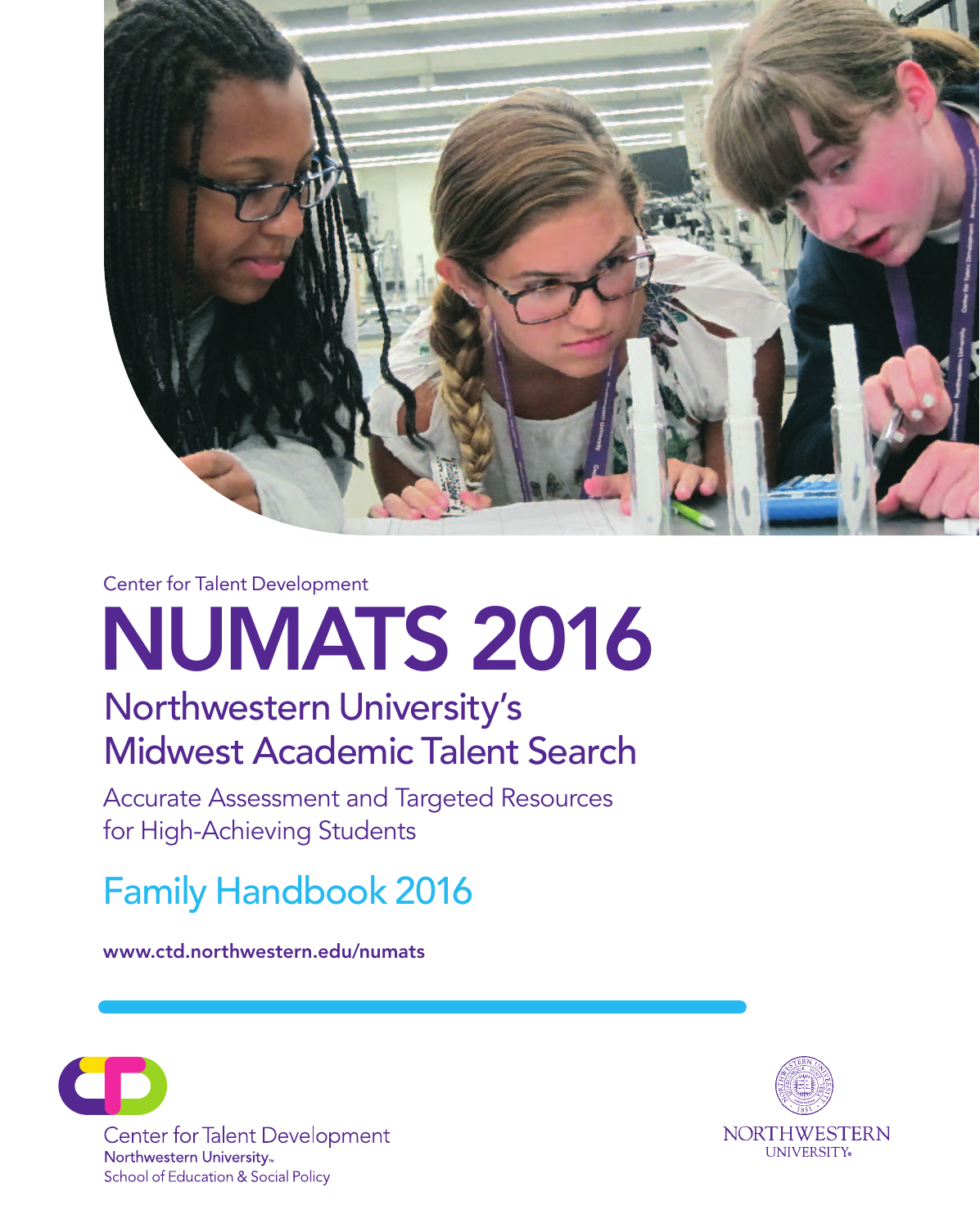### What is NUMATS?

You've discovered that your child is academically advanced. What now? NUMATS provides valuable tools to help guide the way.

NUMATS is a research-validated program that utilizes abovegrade-level testing to help you understand the educational needs of your child. We also help you interpret test results, advocate for an appropriate learning environment, and access quality resources and programs. NUMATS provides:

- Talent identification using above-grade-level testing through EXPLORE®, ACT®, or SAT®
- Test preparation materials
- Statistics comparing your child's scores with those of other gifted students at each grade level
- Tailored academic planning
- Instructional resources for use at home and in the classroom
- Onsite and online learning opportunities
- Opportunities to connect online with families of gifted students throughout the Midwest and beyond
- Current articles on parenting gifted students
- Recognition of your child's achievement

## Why above-grade-level testing through NUMATS?

Gifted children often hit the ceiling on grade-level achievement tests. Your child may earn top scores, but these tests are not able to assess the full extent of ability or furnish an accurate measure of academic growth. Also they do not provide a comparison with the scores achieved by other gifted students at the same grade level. Moreover IQ tests are not tied to subject-specific content, so teachers cannot use results to design learning experiences that develop your child's talent.

A better tool is needed to assess accurately your child's knowledge, skills, and understanding and to gauge how your child's scores compare with those of other academically talented students. Your gifted child requires a more challenging test, one designed for higher grade levels that includes advanced content.

NUMATS allows eligible students to take the internationally recognized EXPLORE, ACT, and SAT before the grade levels at which they are normally administered. For more information about these tests and their differences, and to determine which tests are appropriate for first-time and repeat test takers, go to our website at [www.](http://www.ctd.northwestern.edu/numats) [ctd.northwestern.edu/numats](http://www.ctd.northwestern.edu/numats). Under Details, click on TESTS: EXPLORE, ACT, SAT and scroll down to the section entitled, "Which test(s) should my student(s) take?"

#### Nationally Normed Tests\*

| <b>STUDENTS CURRENTLY</b><br><b>IN GRADE</b> | <b>VERBAL/READING, MATH, OR COMPOSITE</b><br>(Categories or Subcategories) | <b>MAY TAKE</b>       |
|----------------------------------------------|----------------------------------------------------------------------------|-----------------------|
|                                              | $\geq$ 92nd percentile                                                     | <b>EXPLORE</b>        |
| $4 - 5$                                      | $\geq$ 90th percentile                                                     | <b>EXPLORE</b>        |
| 6                                            | $=$ 90th-94th percentile                                                   | <b>EXPLORE</b>        |
|                                              | $\geq$ 95th percentile                                                     | <b>ACT and/or SAT</b> |
| $7 - 9$                                      | $\geq$ 90th percentile                                                     | ACT and/or SAT        |

*\*Examples include CogAT, ITBS, MAP, Terra Nova, etc.*

#### State Achievement Tests

Test Criteria

**NUMATS** 

**Eligibility** 

to Determine

| <b>State</b>                               | 2013-14 TEST /          | 2014-15 TEST /          |                       | <b>MICHIGAN</b> *<br><b>MINNESOTA</b><br><b>WISCONSIN</b>                                                         |                          |                           |                 |
|--------------------------------------------|-------------------------|-------------------------|-----------------------|-------------------------------------------------------------------------------------------------------------------|--------------------------|---------------------------|-----------------|
| Grades 3-8                                 | <b>LEVEL ACHIEVED</b>   | <b>LEVEL ACHIEVED</b>   | Grade                 | 2013-14                                                                                                           | 2014-15                  | 2013-14                   | 2014-15         |
| <b>Illinois</b>                            | ISAT/<br><b>Exceeds</b> | PARCC/<br>Distinguished | when<br>taken         | <b>MEAP</b><br>Score                                                                                              | <b>MCA</b><br>Percentile | <b>WKCE</b><br>Percentile | Badger<br>Level |
| Indiana                                    | $ISTEP+ /$<br>Pass+     | 3                       | $V: > 364$ M: $> 367$ | >92 <sub>nd</sub>                                                                                                 | >92 <sub>nd</sub>        | Advanced                  |                 |
|                                            |                         | 4                       | $V:$ > 470 M: > 467   | >90 <sub>th</sub>                                                                                                 | >90 <sub>th</sub>        | Advanced                  |                 |
| North Dakota<br>NDSA/<br>Advanced          | SBAC/<br>$\overline{4}$ | 5                       | $V:$ > 575 M: > 569   | >90 <sub>th</sub>                                                                                                 | >90 <sub>th</sub>        | Advanced                  |                 |
|                                            |                         | 6                       | $V: > 666$ M: $> 671$ | >90 <sub>th</sub>                                                                                                 | >90 <sub>th</sub>        | Advanced                  |                 |
| Ohio                                       | OAA/                    | PARCC/                  | 7                     | $V:$ > 779 M: $\geq$ 761                                                                                          | >90 <sub>th</sub>        | >90 <sub>th</sub>         | Advanced        |
| Advanced                                   | Distinguished           | 8                       | $V:$ > 887 M: > 859   | >90 <sub>th</sub>                                                                                                 | >90 <sub>th</sub>        | Advanced                  |                 |
| South Dakota<br>Dakota STEP /<br>Advancing |                         | SBAC/<br>$\overline{4}$ |                       | *V: verbal/reading score; M: math score; 2014-15 M-STEP criteria will be available on our<br>website in the fall. |                          |                           |                 |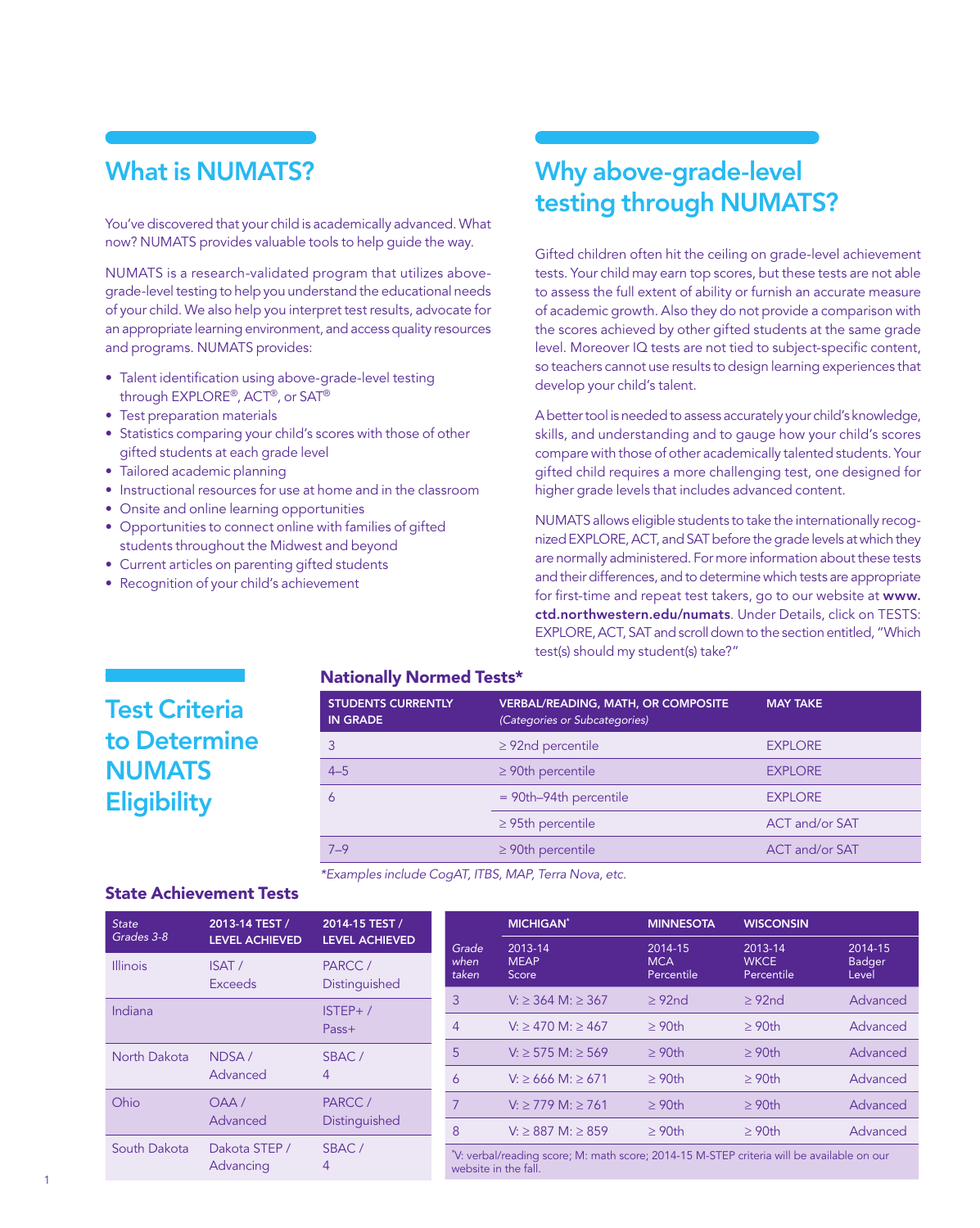## Who's eligible for NUMATS?

Students in grades 3 through 9 who meet one or more of the following criteria:

- Participated previously in NUMATS or another talent search program
- • Qualify for their school's gifted program
- Receive a teacher or parent recommendation because they demonstrate advanced aptitude in verbal or mathematical reasoning, consistently demonstrate a high level of performance on demanding coursework, or often request more challenging academic experiences
- Meet grade-level assessment criteria in either verbal/reading or math on a nationally normed or state achievement test

*(See charts to the left—test scores from previous years may be used.)*

## How can families participate in NUMATS?

- 1. Confirm that your child is eligible for the program.
- 2. Complete ONLINE registration at<my.ctd.northwestern.edu>. Since more in-depth materials for families are available online, only complete the paper registration form if Internet access is not available. A test center code lookup is available at [www.](www.ctd.northwestern.edu/numats-test-centers) [ctd.northwestern.edu/numats-test-centers](www.ctd.northwestern.edu/numats-test-centers).
- 3. Activate your MyCTD Toolbox. When your child's registration is finalized, you will gain access to secured, personalized, online communities through MyCTD Toolbox at [my.ctd.](my.ctd.northwestern.edu) [northwestern.edu](my.ctd.northwestern.edu). You will find pre- and post-test resources to help you and your child take full advantage of the many benefits NUMATS offers.
	- Test preparation materials
	- Test scores and NUMATS comparison percentiles
	- Tailored academic recommendations
	- NUMATS Statistical Summary
	- Center for Talent Development's (CTD) Educational Program Guide
	- Resources for parents and gifted students
- 4. Help your child prepare for the test using NUMATS online test prep materials.



#### 5. On test day your child must bring:

**• test center admission ticket** sent to you by the testing agency. If you have not received the ticket by one week before the test date, call:

| - EXPLORE | 319/337-1369 |
|-----------|--------------|
| – ACT     | 319/337-1270 |
| $-$ SAT   | 866/756-7346 |

- student identification (ACT and SAT only):
	- ACT (all grades) ACT Talent Search Student Identification Letter (completed by parent and student)
	- **SAT (grades 6–8) SAT Student Identification Form** (completed by parent and student)
	- **SAT (grade 9)** Current (valid) official photo ID

Forms and more detailed instructions are available in the online MyCTD Toolbox. Click on the NUMATS Info tab and scroll down to Section 3—Day of the Test.

6. In partnership with your child's teacher, use test scores, NUMATS percentiles, interpretive materials, and resources to design an effective academic experience.

#### SPECIAL NOTES

*NUMATS registration and payment is a simple process that includes test registration and access to a multitude of resources. Refunds are not provided.*

*If you identify your child's school, the school will receive your child's scores with follow-up interpretive information and a recognition certificate that can be presented at an honors assembly.*

*Consider having your child take each test applicable to his or her current grade level. Test dates are available throughout the school year. Scores from all dates are considered for the NUMATS Award Ceremony but may not be considered by other organizations depending on the date of the organization's ceremony.*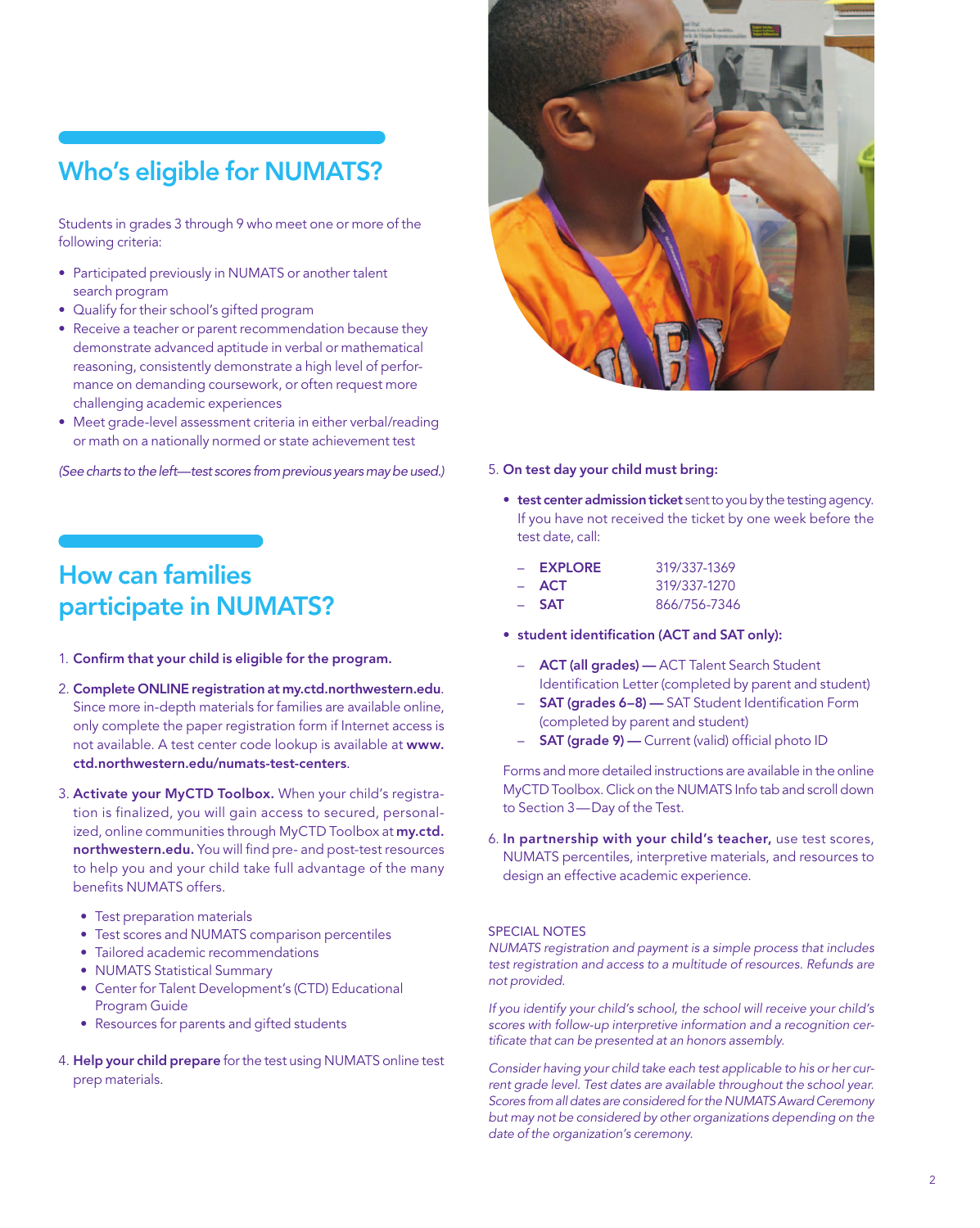## What else do you need to consider?

#### Financial Aid

Financial aid is available for one test per school year to students who qualify for a federally subsidized program such as free or reducedprice lunch. An eligibility letter stating your child qualifies, written on school letterhead and signed by a school official, is required to complete registration. It should be submitted to NUMATS via fax, email, or U.S. mail such that it is received by the registration deadline for the chosen test date. If unable to provide this letter, contact NUMATS for other options.

Qualified students will receive a NUMATS fee waiver and/or a test fee waiver on a limited, first-come, first-served basis. Students in grade 7 may receive a Jack Kent Cooke (JKC) Fee Waiver in which JKC pays the test fee. Students in all grades may receive a test fee waiver in which either NUMATS or a testing agency pays the test fee.

#### Special Accommodations

Special accommodations may be made for students with a disability that requires special testing tools or an exception to standard testing procedures. Testing agencies determine allowable accommodations.

Request special accommodations when completing NUMATS registration and submit both NUMATS and test fees; deadlines are about eight weeks prior to the scheduled test dates. NUMATS will mail you special accommodations forms, which you must complete and mail directly to the testing agency. ACT and EXPLORE forms are also available for download from the NUMATS Info page of your online MyCTD Toolbox.

#### ACT Writing

Students may add an optional writing section to the test if their registrations are completed by a regular registration deadline. If you wish to add writing, you should call ACT at 319/337-1270 no earlier than two weeks after completing your NUMATS registration, but no later than ACT's late registration deadline for the test date you have chosen. ACT will charge you an additional \$17 for this section, and it will add about 30 minutes to the test time. NUMATS does not provide comparison percentiles for ACT Writing.



#### SAT Grade 9

Students in grade 9 registering for SAT must do so in a two-step process. After completing the NUMATS portion of your registration, you will receive an e-mail directing you to SAT's website to register for the test itself. When registering with SAT, you should choose the "high school not listed" option if you do not want scores sent to a school. You also should enter "Northwestern Universitys Midwest Acdmc Talent Srch" as an organization to which you want an additional score report sent. This will ensure that we receive your child's scores and that you receive customized percentiles and an academic plan in your online MyCTD Toolbox account.

#### Non-Saturday Testing

Alternate test dates are available to students whose religious observance prohibits Saturday testing. A letter from clergy requesting this option must be sent to NUMATS such that it is received by the registration deadline for the chosen test date. Dates and available test centers can be found at [www.ctd.northwestern.](www.ctd.northwestern.edu/numats-test-centers) [edu/numats-test-centers](www.ctd.northwestern.edu/numats-test-centers).

#### *Imagine*: Big Ideas for Bright Minds

*Imagine* is an excellent magazine for gifted students in grades 7 through 12 published by The Johns Hopkins University Center for Talented Youth. A five-issue subscription may be ordered in the registration process. Learn more at www.cty.jhu.edu/imagine/numats.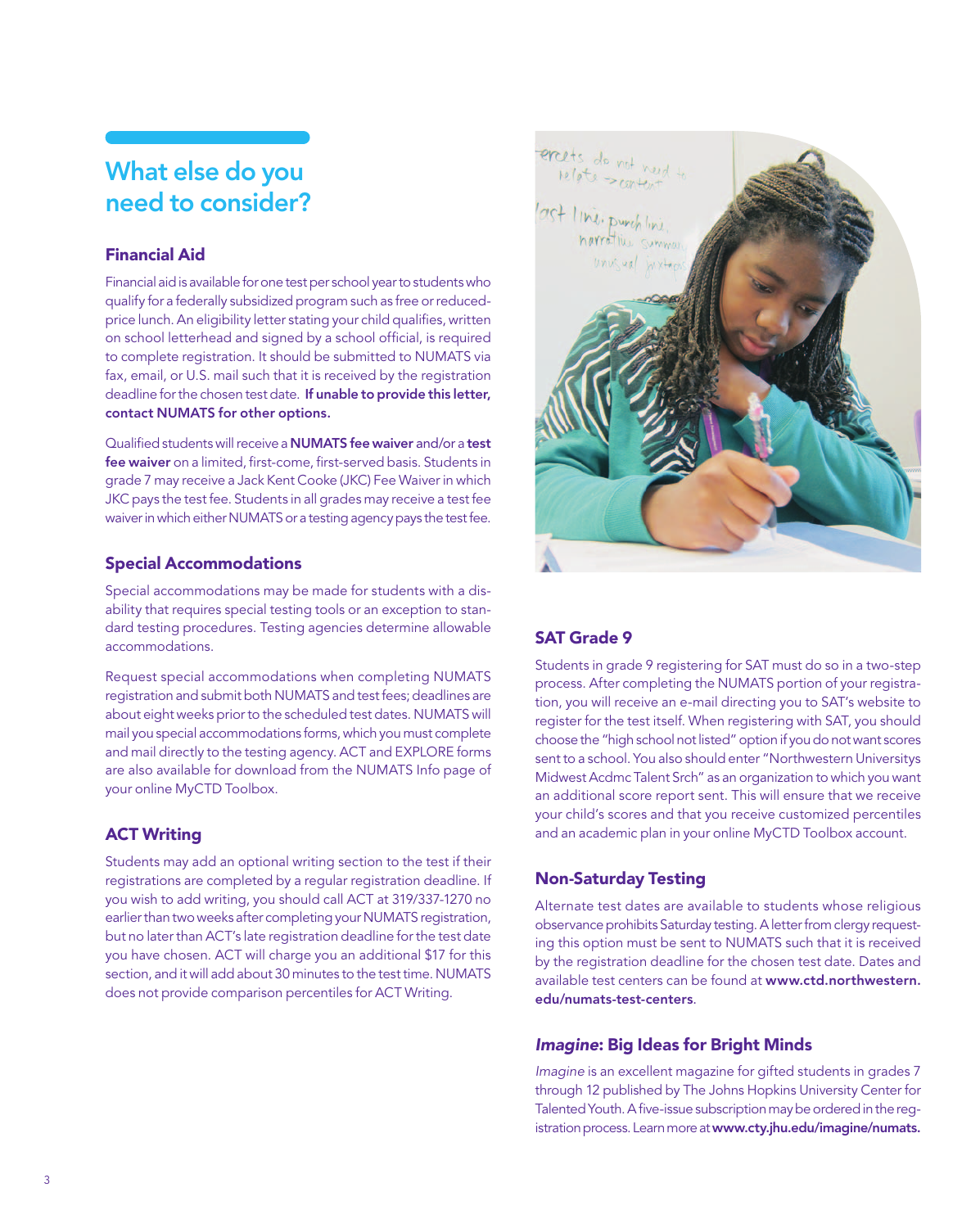## FAQ about Above-Grade-Level Testing

#### Why should my child take EXPLORE, ACT, or SAT through NUMATS?

- Receive detailed information about your child's true academic abilities.
- • Guide your child's academic planning.
- Track your child's academic growth.
- Provide a gateway to opportunities.
- Give your child practice with high-stakes testing.
- Build your child's confidence.
- Help your child feel good about being gifted.
- Advocate for your child.
- Become part of an online community of gifted students and their parents.

#### Will my child be overwhelmed?

Your child probably breezes through grade-level achievement tests. An above-grade-level test may be the most difficult test your child has ever taken. He or she won't know all the answers. That's okay. The tests are designed to assess knowledge and skills generally learned at higher grade levels. They're supposed to be harder, and your child is not expected to know everything on them. Discuss this with your child in advance, so he or she can take the test with realistic expectations and simply do his or her best.

#### How can my child prepare for the test?

Once you've registered your child, visit the online MyCTD Toolbox to access practice guides and test-taking tips. Students do not need to take a commercial test preparation course.

#### Will my child be nervous about the testing environment?

At many test centers, the testing room serves NUMATS participants along with older students. While some younger students may be concerned about testing with high schoolers, most do just fine. Test administrators ensure a quiet, respectful test environment where all students can do their best work.

#### What happens to my child's scores?

You can access your child's scores, along with interpretive materials, in the online MyCTD Toolbox several weeks after testing. Your child's school will also have access to scores if you identify the school when registering. Together, you and your child's teacher can discuss the scores, what they mean, and which resources and programs would be best suited to help your child reach full potential.

You will receive an official score report from the testing agency. No scores are ever shared with a college or university unless you specifically direct the testing agency to do so.





*Center for Talent Development has been accredited as a nonpublic supplementary school by the North Central Association Commission on Accreditation and School Improvement (NCA CASI) since April 1, 1994. NCA CASI is recognized by the U.S. Department of Education and has more that 100 years of experience in improving educational quality.*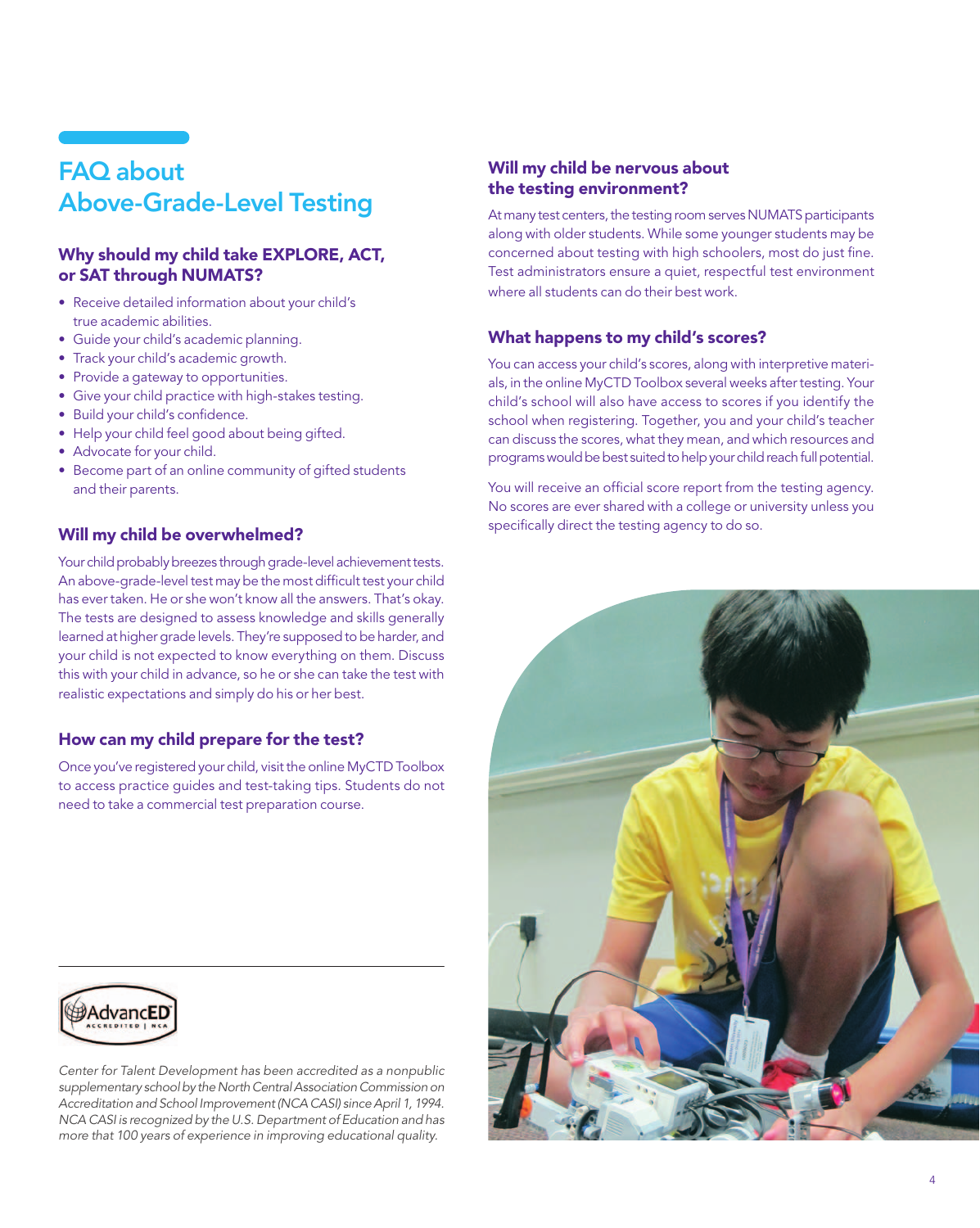## What is your family's NUMATS timeline?

#### Your child's test date is:

#### Early September

- Online registration is available and preferred.
- Use paper registration form only if Internet access is not available.

#### After registration is finalized by NUMATS

- Access the online MyCTD Toolbox at [my.ctd.northwestern.](http://my.ctd.northwestern.edu) [edu.](http://my.ctd.northwestern.edu) Click on the NUMATS Info tab and scroll down to Section 2—Prepare for the Test. Encourage your child to make use of the test prep materials that are provided, especially *The 2016 Student Guide: Participating in NUMATS.*
- Also be sure that you have or obtain a required form of student identification. Forms and detailed instructions are available in the online MyCTD Toolbox. Click on the NUMATS Info tab and scroll down to Section 3—Day of the Test.



#### One week before test date

• If your child has not received a test center admission ticket, call the testing agency:

| <b>EXPLORE</b> | 319/337-1369 |
|----------------|--------------|
| <b>ACT</b>     | 319/337-1270 |
| <b>SAT</b>     | 866/756-7346 |

#### Test date

• The test center admission ticket tells you when and where to go and what to bring on test day. Make certain your child brings this admission ticket and, if taking ACT or SAT, the student identification form or photo ID that is required.

#### If your child misses his/her test date

• Call the testing agency to reschedule. You do not need to reregister, but the testing agencies do charge a fee to reschedule.

#### Several weeks after test date

• Check the online MyCTD Toolbox for your child's scores and interpretive information; students and schools have online access to follow-up materials as soon as scores are entered into our database.

#### About five weeks after test date

• You will receive an official testing agency score report.

#### March

- • Eligible students receive information about CTD's summer and online programs.
- Visit the online MyCTD Toolbox for an updated version of CTD's Educational Program Guide.

#### April–June

• NUMATS recognition certificates are mailed.

#### May–October

• State award ceremonies are held.

#### September

• NUMATS Award Ceremony is held.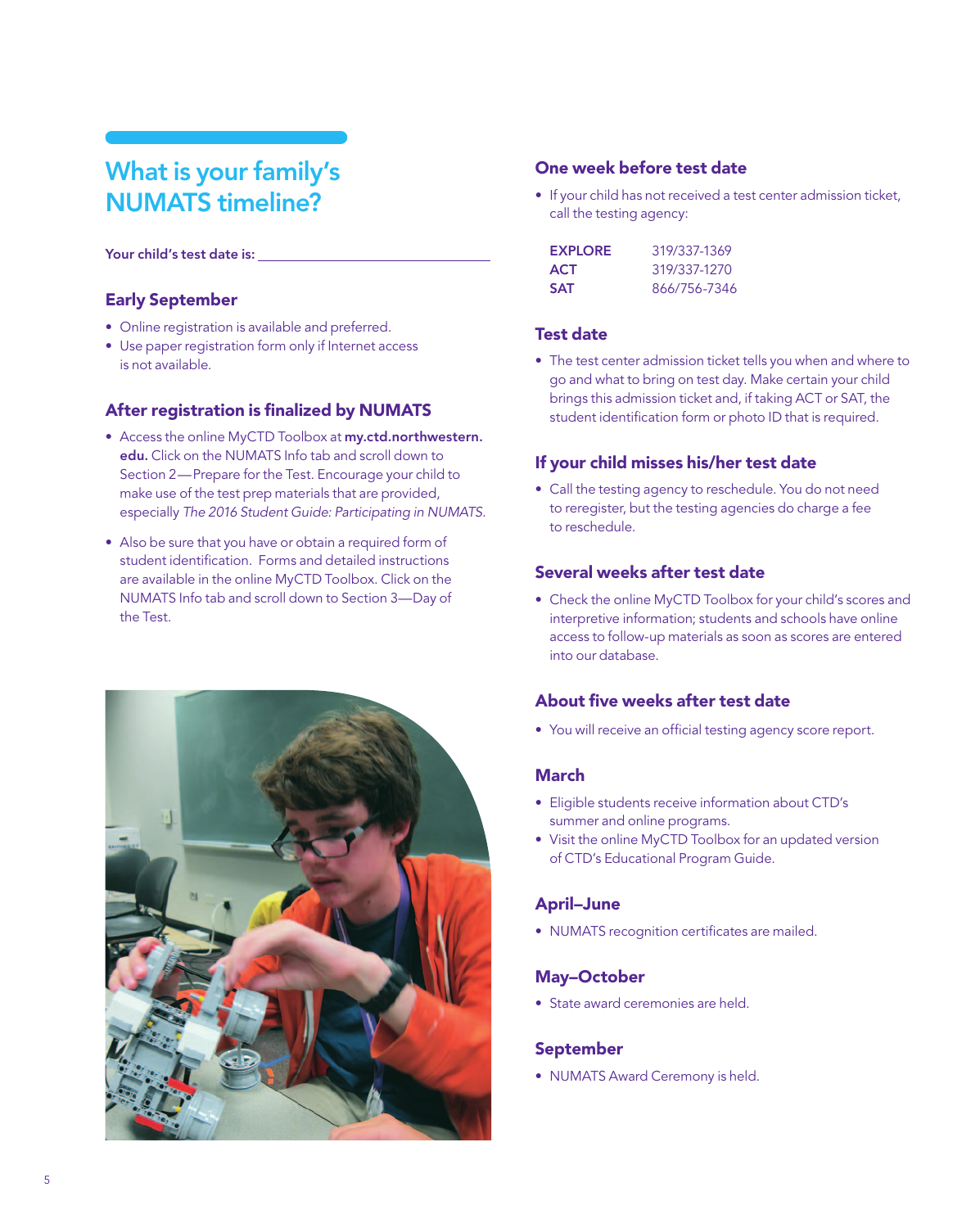

## NUMATS 2015-2016 Testing Information

|                                  | <b>REGULAR</b>                         |                                            |                    | <b>REGULAR FEES<sup>2</sup></b> |                          |                          |                                       |
|----------------------------------|----------------------------------------|--------------------------------------------|--------------------|---------------------------------|--------------------------|--------------------------|---------------------------------------|
| <b>TEST</b>                      | <b>REGISTRATION</b><br><b>DEADLINE</b> | <b>LATE</b><br><b>REGISTRATION PERIOD1</b> | <b>TEST DATES</b>  | <b>NUMATS</b>                   | <b>Test</b>              |                          | Total                                 |
| <b>EXPLORE</b>                   | October 7, 2015                        | October 8-13, 2015                         | November 7, 2015   | \$39                            |                          | \$35                     | \$74                                  |
|                                  | December 16, 2015                      | December 17-29, 2015                       | January 23, 2016   |                                 |                          |                          |                                       |
|                                  | January 13, 2016                       | January 14-19, 2016                        | February 20, 2016  |                                 |                          |                          |                                       |
| ACT <sup>3</sup>                 | August 5, 2015                         | August 6-18, 2015                          | September 12, 2015 | \$39                            | \$39.50                  |                          | \$78.50                               |
|                                  | September 16, 2015                     | September 17-29, 2015                      | October 24, 2015   |                                 |                          |                          |                                       |
|                                  | November 4, 2015                       | November 5-17, 2015                        | December 12, 2015  |                                 |                          |                          |                                       |
|                                  | January 6, 2016                        | January 7-12, 2016                         | February 6, 2016   |                                 |                          |                          |                                       |
|                                  | March 2, 2016                          | March 3-15, 2016                           | April 9, 2016      |                                 |                          |                          |                                       |
|                                  | May 4, 2016                            | May 5-17, 2016                             | June 11, 2016      |                                 |                          |                          |                                       |
| SAT <sup>4</sup><br>(current)    | August 31, 2015                        | Not Applicable                             | October 3, 2015    | \$39                            |                          | \$54.50<br>\$93.50       |                                       |
|                                  | October 6, 2015                        |                                            | November 7, 2015   |                                 |                          |                          |                                       |
|                                  | November 2, 2015                       |                                            | December 5, 2015   |                                 |                          |                          |                                       |
|                                  | January 4, 2016 <sup>6</sup>           |                                            | January 23, 2016   |                                 |                          |                          |                                       |
| SAT <sup>5</sup><br>(redesigned) | February 2, 2016                       | Not Applicable                             | March 5, 2016      | \$39                            | Without<br>Essay<br>\$43 | With<br>Essay<br>\$54.50 | \$82<br>(without essay)<br>or \$93.50 |
|                                  | April 5, 2016                          |                                            | May 7, 2016        |                                 |                          |                          |                                       |
|                                  | May 2, 2016                            |                                            | June 4, 2016       |                                 |                          |                          | (with essay)                          |

*1Late fees are assessed during late registration periods: EXPLORE \$14 and ACT \$25.*

*2Refunds are not provided for regular fees or late fees.*

*3Writing may be added to the ACT by contacting the testing agency if the registration is completed by the regular deadline; cost is \$17.*

*4Writing is included in the current SAT.*

*5Essay is optional in the redesigned SAT; also NUMATS percentiles for all subtests will not become available until fall 2016. 6Grade 9 students must register with SAT for the test itself by December 28, 2015 in order to avoid a late fee for the January 23, 2016 test date.*

• Test centers are located in your area.

• Financial aid, non-Saturday testing, and *special accommodations are available for eligible students.*